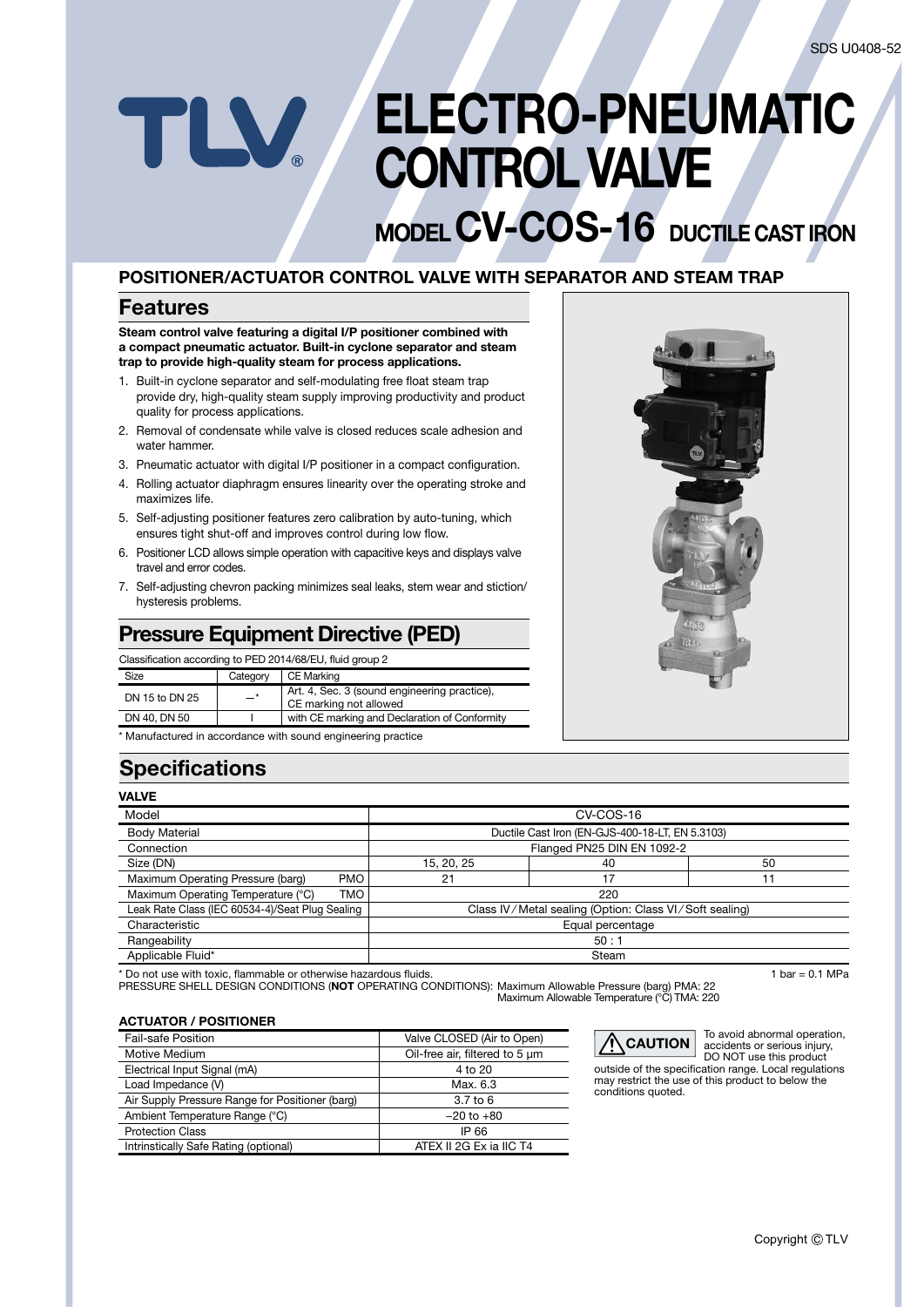# **Configuration**

| No.                      | Description                 | Material                           | DIN*        | ASTM/AISI*       |
|--------------------------|-----------------------------|------------------------------------|-------------|------------------|
| $\circled{1}$            | Main Body                   | Ductile Cast Iron EN-GJS-400-18-LT | 0.7043      | A395 Gr.60-40-18 |
| $^\mathrm{(2)}$          | Separator Body              | Ductile Cast Iron EN-GJS-400-18-LT | 0.7043      | A395 Gr.60-40-18 |
| ③                        | <b>Trap Cover</b>           | Ductile Cast Iron EN-GJS-400-18-LT | 0.7043      | A395 Gr.60-40-18 |
| ④                        | Separator                   | Cast Stainless Steel A351 Gr.CF8   | 1.4312      |                  |
| $\circleds$              | Separator Screen            | Stainless Steel SUS430/            | 1.4016/     | AISI430/         |
|                          |                             | <b>SUS304</b>                      | 1.4301      | AISI304          |
| $\circledast$            | Float                       | Stainless Steel SUS316L            | 1.4404      | <b>AISI316L</b>  |
| ೧                        | <b>Trap Valve Seat</b>      |                                    |             |                  |
| $\circledast$            | Valve Seat                  | Stainless Steel X8CrNiS18-9        | 1.4305      | AISI303          |
| ◉                        | Plug and Stem               | Stainless Steel X8CrNiS18-9        | 1.4305      | AISI303          |
| $\circledcirc$           | Valve Bonnet Gasket         | Graphite                           |             |                  |
| $\textcircled{\tiny{1}}$ | Valve Bonnet                | Carbon Steel A105                  | 1.0460      |                  |
| $\circledR$              | Flange                      | Carbon Steel A105                  | 1.0460      |                  |
| $\circledR$              | Stuffing Box V-ring Packing | Fluorine Resin PTFE with Carbon    | <b>PTFE</b> | <b>PTFE</b>      |
| $\circled{1}$            | Positioner Housing          | Polyphthalamide PPA                |             |                  |
| (15)                     | <b>Positioner Cover</b>     | Polycarbonate PC                   |             |                  |
| $\overline{16}$          | <b>Actuator Body</b>        | Aluminium GD-AI Si 12              |             |                  |
|                          |                             |                                    |             |                  |

\* Equivalent materials Contact TLV for available replacement parts.



|  |  | <b>Cv &amp; Kvs Values</b> |  |  |
|--|--|----------------------------|--|--|
|--|--|----------------------------|--|--|

| DN                 | 15              | 20              | 25          | 40        | 50        |
|--------------------|-----------------|-----------------|-------------|-----------|-----------|
| Kvs (DIN)          | $4.0$ [1.6]     | $6.3$ [ $2.5$ ] | 10 [4.0]    | $25$ [10] | $35$ [16] |
| $Cv$ (UK)          | $3.9$ [1.6]     | $6.1$ [ $2.4$ ] | $9.7$ [3.9] | 24 [9.7]  | 34 [15.5] |
| $Cv$ (US)          | $5.0$ [ $2.0$ ] | $7.5$ [3.0]     | 12 [5.0]    | 30[12]    | 40 [20]   |
| Seat Diameter (mm) | 12              |                 | 24 [12]     | 38 [24]   | 48 [32]   |

[ ] Optional

# **Characteristic Graph**

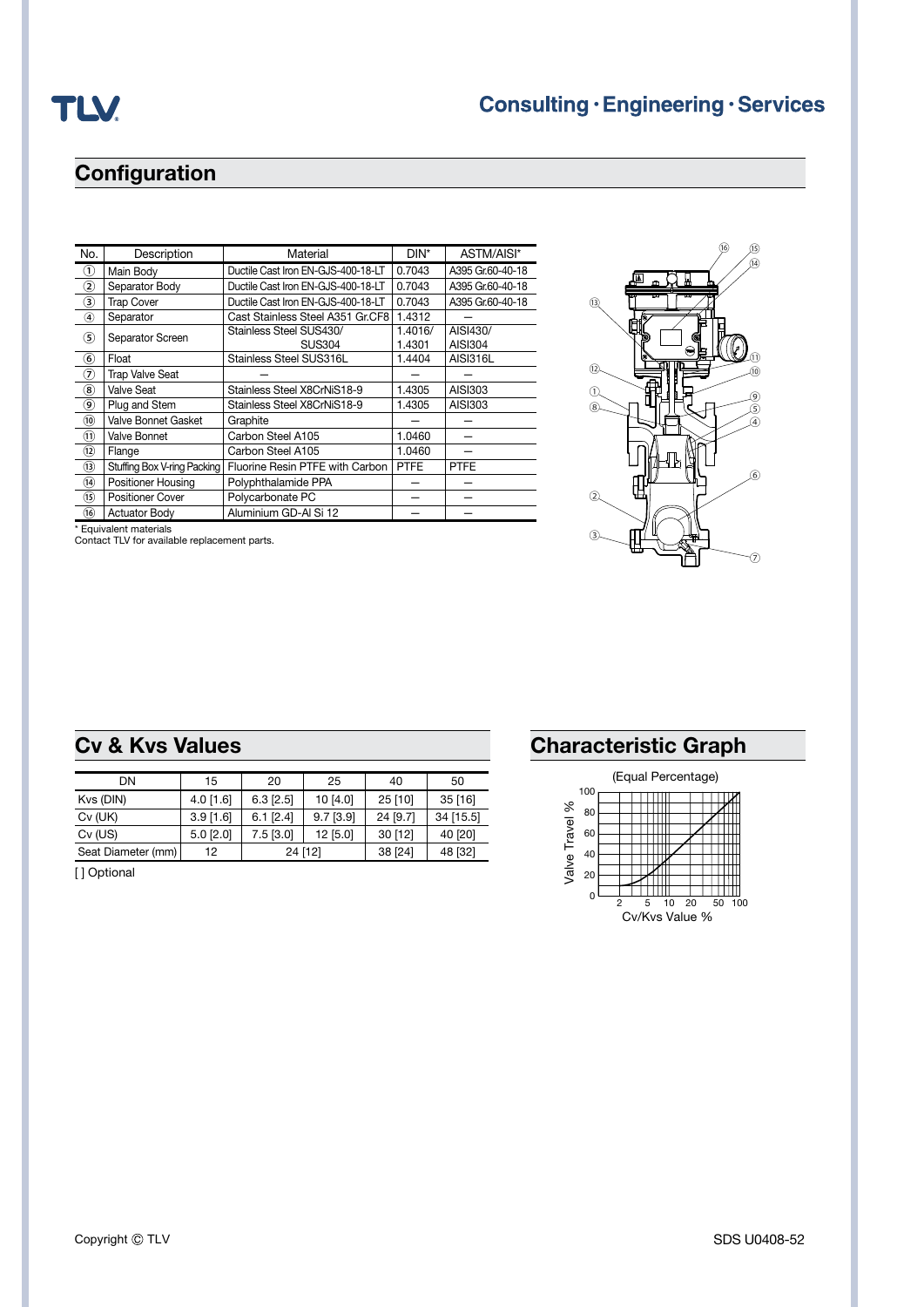# **TLV.**

### **Dimensions**

CV-COS-16 Flanged



|    | <b>CV-COS-16</b> | Flanged                                |     |     |     |     | (mm)           |
|----|------------------|----------------------------------------|-----|-----|-----|-----|----------------|
| DN | DIN EN 1092-2    | Actuator<br>Area<br>(cm <sup>2</sup> ) | н   | Н,  | W   | φD  | Weight<br>(kg) |
|    | <b>PN25</b>      |                                        |     |     |     |     |                |
| 15 | 130              | 120                                    | 495 | 292 | 105 |     | 9.5            |
| 20 | 150              |                                        |     |     |     |     | 10             |
| 25 | 160              |                                        | 535 |     | 150 | 168 | 14             |
| 40 | 200              |                                        | 580 | 297 | 165 |     | 22             |
| 50 | 230              |                                        | 630 |     | 195 |     | 35             |

Other standards available, but length and weight may vary

# Trap Discharge Capacity



- 1. The discharge capacity is the maximum continuous condensate discharge 6 ˚C below saturated steam temperature.
- 
- 2. The differential pressure is the difference between the CV-COS inlet and its trap outlet pressure.



DO NOT use this product under conditions that exceed maximum differential pressure,

## **Options**

| <b>Body Material</b>          | Cast Steel (A216 Gr.WCB) |
|-------------------------------|--------------------------|
| Intrinsically Safe Positioner | ATEX II 2G Ex ia IIC T4  |
| Pressure Gauge for Positioner | Details on request       |
| Electric Actuator*            | Details on request       |

\* Manufacturer: Samson AG